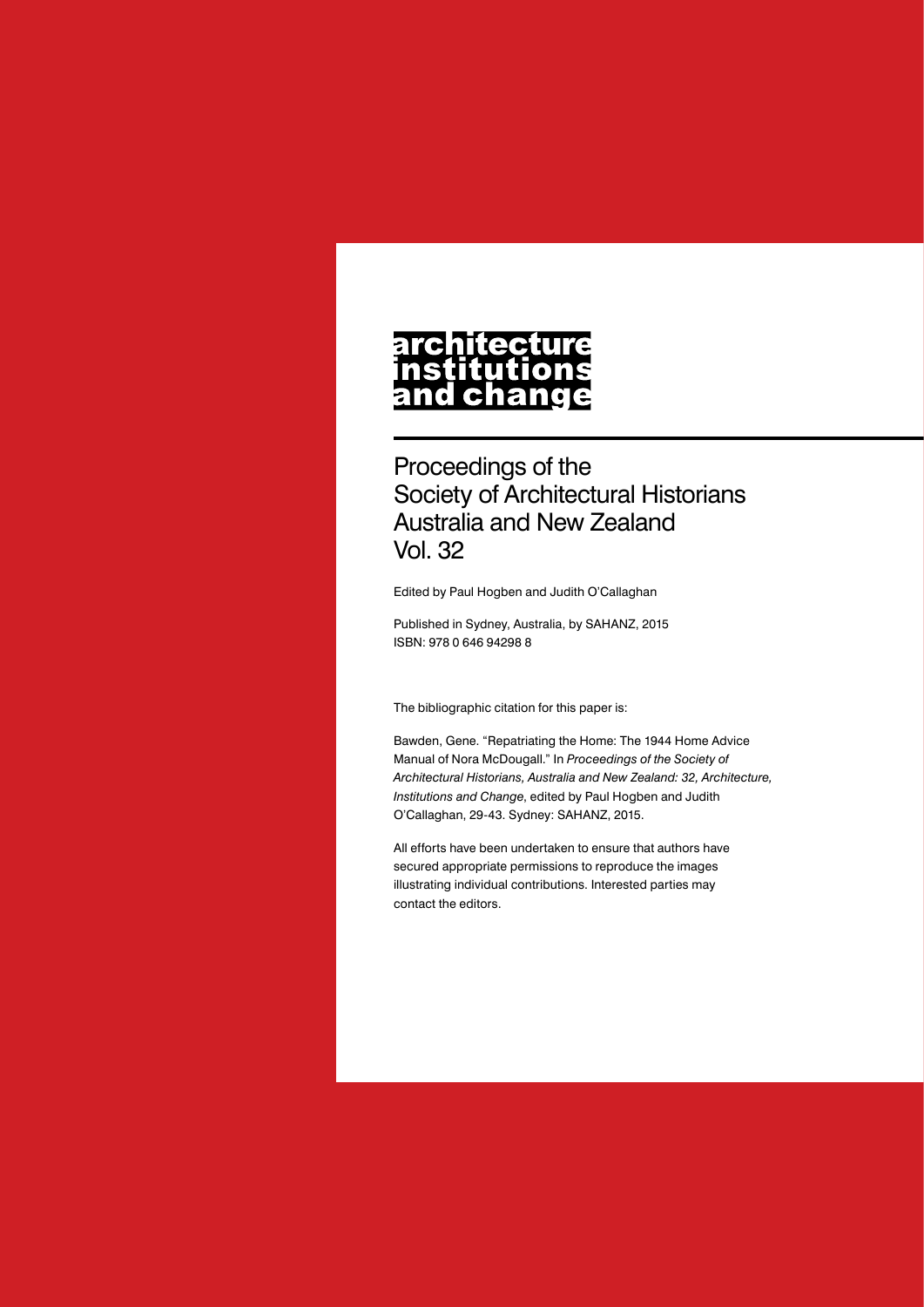## Repatriating the Home: The 1944 Home Advice Manual of Nora McDougall

*In 1944 the Royal Australian Air Force published a small but comprehensive booklet on interior design titled,* Interior Decoration for Australians*. Sydney-based decorator, Nora McDougall, was commissioned to write the book. Through this cheap, soft cover publication McDougall was charged with the responsibility of confirming that 'home' was still an institution worth fighting for, and Australians would soon need to begin their post-war realignment to domestic civilian values. A return to homely, conservative values would help to displace the raw and recent memory of chaos, inhumanity and uncertainty. Inside a carefully and frugally decorated home the enemy was shut out and the family bundled protectively together as ordinary, caring and honourable people.*

*McDougall's booklet contributed to the government's agenda for post-war role*  realignment. The war had displaced women from the home; the space commonly *designated as their natural domain. Domesticity was sacrificed to necessity as women assumed the roles of men in the absence of the latter. Essential as this was, it was also the precedent that could upset the old order of gendered work once the war was over and men returned to their former civilian roles. A woman's space in the workforce denied a returning soldier his; and the bastion of home, so diligently protected throughout the war, could be put at risk by the absence of its rightful manager. McDougall's book elevated the home and its associated gendered work patterns above drudgery and dull,*  repetitive acts of domesticity. It was positioned as its own economy, the leadership of *which was essential to national post-war reconstruction.*

*This paper investigates the potency of a small domestic advice manual as a tool of postwar re-alignment to pre-war gendered space.*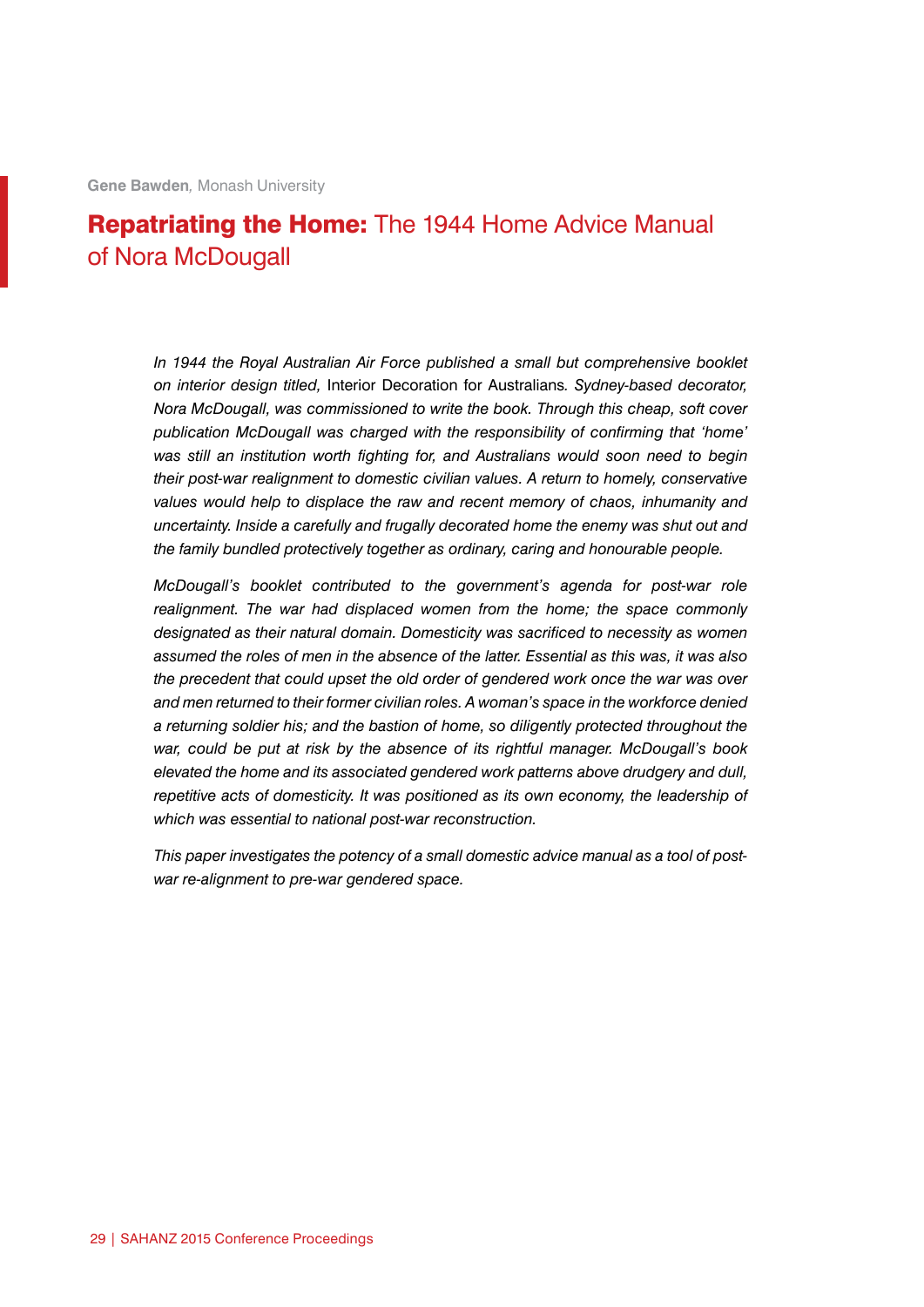



**Fig. 1** *Interior Decoration for Australians* by Nora McDougall. Cover illustration by Oliver Dale. RAAF Educational Services, 1944.

In 1944, more than a year out from the conclusion of World War II, the Royal Australian Air Force published a small booklet on interior design, *Interior Decoration for Australians*  (Figure 1), written by Sydney-based decorator, Nora McDougall. Through this inexpensive, unobtrusive and seemingly ordinary publication, McDougall was charged with confirming that "home" had been an institution worth fighting for; and was once again a space of refuge that "speaks of welcome and peace".<sup>1</sup> From mid-1944 Australian women were being encouraged to realign themselves to their former domestic civilian roles.<sup>2</sup> Although fiercely defended for the duration of the war, "home" and its associated family values had been put on hold as its traditional guardians – wives and mothers – were called upon to perform alternative war duties. McDougall's book was intended to entice women back to pre-war gendered space, but not the space they remembered from the past. The war had not only irreversibly altered people and places, but introduced technology and materials that would, in the post-war age, become requisite to domestic interior space. Plastic, Laminex and modular furniture all formed part of McDougall's new domesticity, and central to their successful adoption were the women encouraged to resume their duties in the home. But, to fully appreciate the persuasive role of McDougall's manual, it is necessary to contextualise it in relation to the history that immediately preceded its publication.

On the morning of February 19, 1942, two consecutive Japanese air raids on Darwin would reduce it's pivotal war-time infrastructure to ruins and plunge Australia, for the first time since the war began, into homeland combat. Two hundred and forty three civilians and military personnel perished. The attacks on Darwin would continue until November 1943, by which time it had been subject to 64 repeat bombings. $3$  The first attack occurred four days after the fall of the supposedly impenetrable Singapore,<sup>4</sup> and only two months since Japan had entered the war when it invaded Malaya and Borneo and bombed Pearl Harbour in December 1941. By March 4, 1942, the Australian battleships, HMAS *Perth*<sup>5</sup> and HMAS *Yarra<sup>6</sup>* had been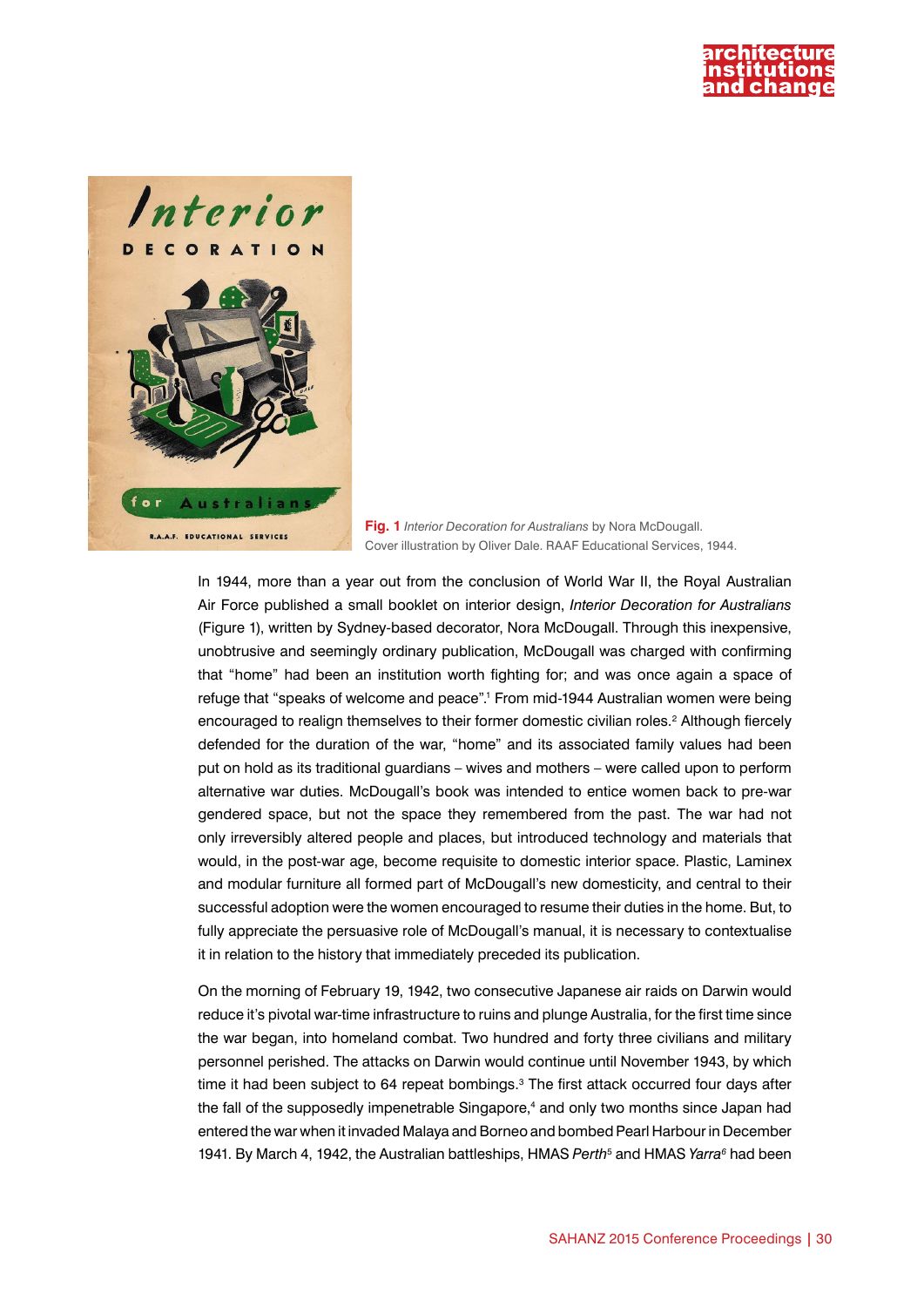torpedoed and sunk in the Java Sea by the Imperial Japanese Navy. All allied ships had either been sunk or dispersed. The Japanese force seemed swift, ruthless, unstoppable and terrifyingly close. General McArthur, having failed to defend the Philippines, arrived in Melbourne on March 21, 1942, to declare that Australia would be the next to fall.7 On May 29 McArthur's prediction appeared to be realised when Japanese midget submarines entered Sydney Harbour. Although the attack only occurred once and failed in its mission, Australia's most populated city had proven to be as vulnerable to enemy penetration as any in Europe or southern Asia.

For the first time since colonial settlement white Australia's devotion to the institutions of "home" and "family" was under threat. These institutions had sustained and nurtured Australia's white community for over a century. As the prominent politician, and advocate for Federation, Sir Henry Parkes declared; "our business being to colonize the country, there was only one way to do it – by spreading over it all the associations and connections of family life".<sup>8</sup> At the fulcrum of this national priority were women; the gate-keepers of moral behaviour and the bastions of familial nurture and virtue. To this end an extensive body of advice manuals authored by women appeared in the nineteenth century to aid the establishment of communities bonded by well-managed families. As Sarah Leavitt explains, domestic advice literature "allowed for women themselves to be in control of a collective, female, moral destiny. They contributed to a national dialogue about character and its importance to their vision of society. Though the advice was not always followed, it gave white, middleclass women a common vocabulary and a place to begin their own journeys with home (and moral) improvement."<sup>9</sup>

In its nineteenth-century transition from penal settlement to free society, colonial Australia had relied on women to impose the prescriptive ideals of civility, good behaviour and family values<sup>10</sup> and this role did not alter in the twentieth century. White women were charged with establishing and maintaining the institutions of "home" and "family" that reflected a transnational Western ideal of a modern civilised society. Its equilibrium was carefully maintained by specific and clearly demarcated gender roles. Women were required to conform to the established stereotype of respectable mother; "God's police … good and virtuous women".11 The majority of Australian men were the wage-earners, as middleclass managers, white-collar employees or the "industrial proletariat".<sup>12</sup> Each represented a "force and power"<sup>13</sup> denied of most Australian women.

A century later, this "force and power" had been relocated off-shore to Europe or southern Asia. With the absence of men, women would be called upon to become the country's "industrial proletariat" and its home-land workforce. Australia was forced to reconsider its long devotion to prescriptive gender roles and domesticity was sacrificed to necessity. The institutions of "home" and "family" were, for the duration of the war, actively if somewhat begrudgingly deactivated by another institution; the Australian Government War Office. After the attack on Pearl Harbour, the Curtin administration "decided to approve 'as a war measure' … the extensive employment of women in industries when men are not available … to attain the scale of production approved as a war objective."14 Curtin was careful to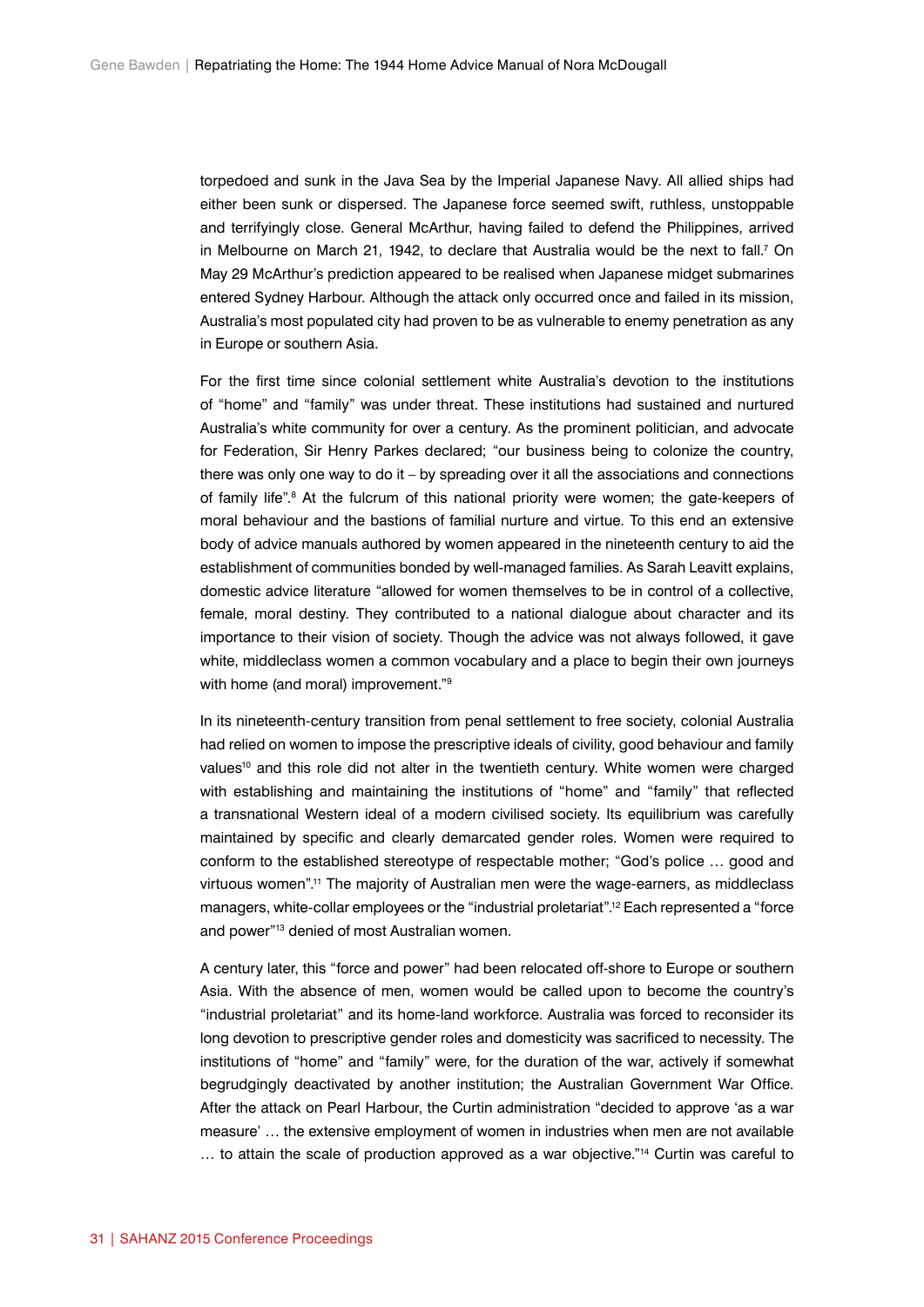

declare that this "measure" was only for the duration of the war, and the post-war workforce was in no danger of an "invasion of men's work by cheap female labour".15

The cautious and conditional tone to the government's appeal for female workers did not deter Australian women from leaping at the opportunity to contribute meaningfully to the war effort, and for the first time truly emancipate themselves from the prescriptive and protected roles they had been previously expected to perform. Over and over again women would prove themselves "the equal of men in hard, sustained, concentrated and repetitive work".16 By mid-1943, 190,000 women were involved in direct war work, and altogether 840,000 women were employed in Australia's military and civilian workforce.17 Women maintained their few traditional occupations, like nursing – that now included active and dangerous field work – but to this they added police work, tram conductor, ambulance driver, message decoder, munitions manufacturing, truck driving, air-raid gunner, mechanical servicing of planes and land vehicles, and all types of factory work. Women of all classes were bonded in a common goal – working to keep the invading foe at bay and to "keep the home fires burning"18 for their absent soldiers. And, for the first time since before the Depression, they were in possession of good wages<sup>19</sup> – and not their husbands' but their own.

While Australia remained under threat throughout 1942 and 1943, the contribution of military and civilian women to both the war effort, morale and home-front consistency was essential. However, the wage-independence, sociality and meaningfulness that came with women's war-work could potentially prove difficult to disestablish once the war began its slow but apparent conclusion in 1944. The perceived danger lay in the decision by women to not relinquish their new independent means and return to their former roles as homemakers and mothers. Their space in the workforce denied a returning soldier his; and the institution of "home" could be put at risk by the absence of its rightful manager. Judith Pugh posits that civilian jobs for returning soldiers were a social priority; "fit men trained to fight had to be kept off the street"<sup>20</sup> – during the day in jobs and at night, securely within a well-managed home.

The Australian War Office would turn to an inexpensive, even ordinary means to induce women's return to home. Simple, but highly persuasive printed media was produced to promote home as a "positive and life-enhancing contributing to a sense of identity, comfort and leisure".<sup>21</sup> The production of domestic manuals and the promotion of interior design courses by the armed forces in 1944 would become a component part of Australia's postwar social reconstruction, and promoted a return to the pre-war institutions of home and family and their prescriptive gender roles.

The Military Education Council was established in  $1942<sup>22</sup>$  and was charged with producing educational matter that would both educate and motivate their military personnel and the civilian public. Educational enhancement was intended to reassure the forces and the population that a positive future was to be prepared for. As Michael Bogle explains, "distance education through correspondence courses, publications and lecture tours was an important element in motivating, informing and entertaining the troops in their often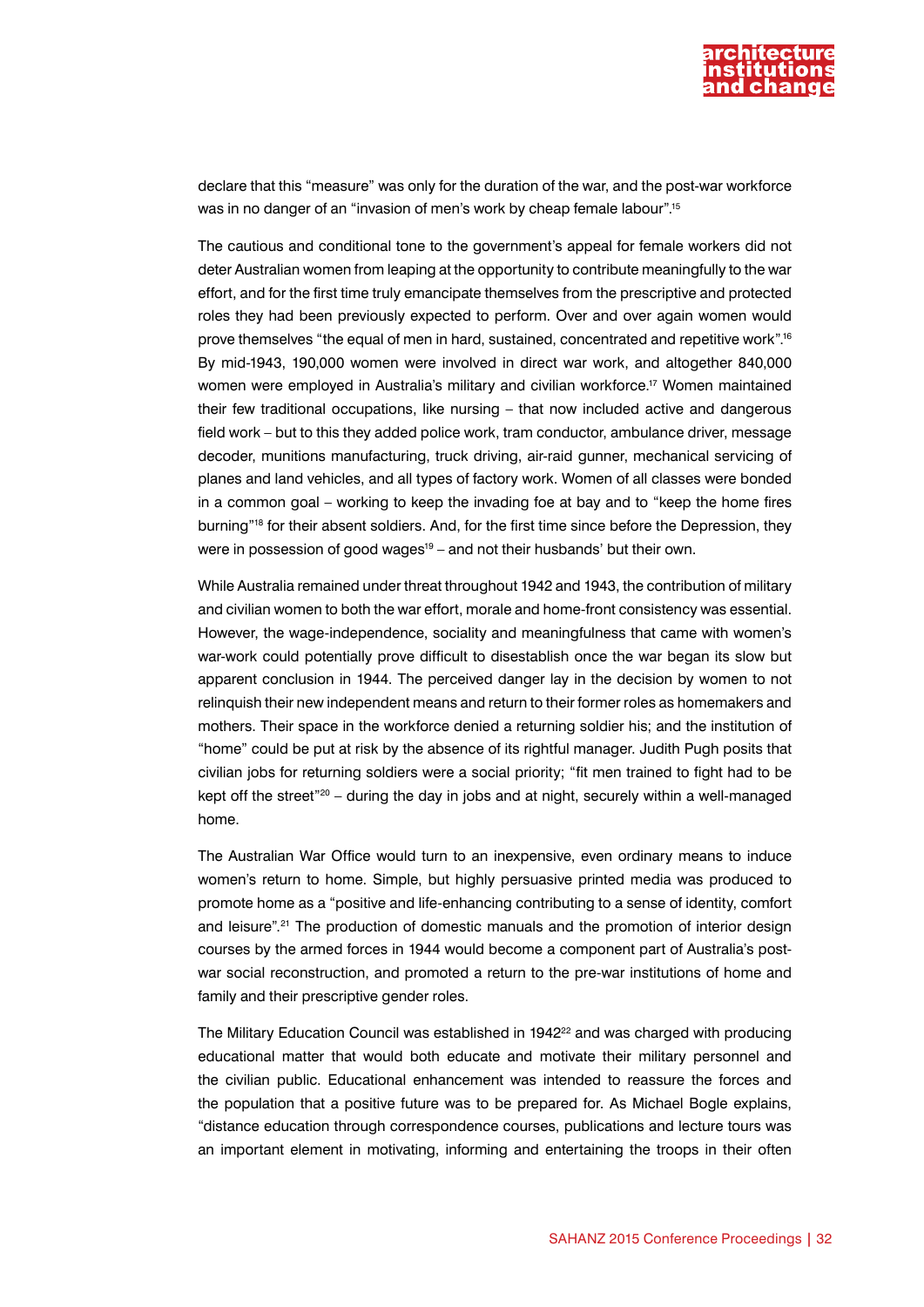isolated posts throughout the continent and South Asia".23 Tuition in non-military subjects inferred an imminent peace-time that required alternative and reconstructive civilian skill sets. Alongside the traditional academic studies of engineering and mathematics were two late inclusions intended for female readership: *Interior Decoration for Australians*, a Royal Australian Air Force (RAAF) correspondence course in eleven parts written by Nora McDougall, and *Interior Decoration. A Guide To Furnishing the Australian Home,* a textbook written by Margaret Lord for the Australian Army. Both texts were first published in 1944 as the war began to deescalate and the threat to Australian soil had entirely diminished. The War Office was also beginning an active campaign to return women to their pre-war roles as wives and mothers.<sup>24</sup> Lord would republish her book three times, once for the Army, then twice more as a hard-cover commercial publication in 1945 and 1946. It is, however, McDougall's book – a cheap, soft-cover single edition war publication – that is the focus of the remainder of this paper.

McDougall's is a small booklet of only 50 pages. It is neither valued as a significant cultural artefact nor a historical war-time document. As explained by Grace Lees-Maffei, advice manuals are not accurate representations of historical fact but are rather "a genre of constructed ideals".25 They present idealised imaginaries of lifestyles rather than factual descriptions of historical lives. In the case of McDougall, her publication is even further removed from factual war history. Hers is advice pertaining to an idealised future; an imagined life beyond the completion of the war, that, although imminent in 1944, could not be exactly pinpointed. Its inexpensive production values – a result of war-time rationing – makes it fragile, but not rare. It was mass-produced, purpose written, and intended to be widely read. It documented reassuring but ordinary domestic advice. As such, McDougall's publication could be simply dismissed as an insignificant edition within an exhaustive library of domestic advice literature that has existed in Australia since colonisation. Local and imported advice manuals had always played a major role in consolidating ways of thinking domestically, in terms of gendered behaviour, group identification and modernity. Tony Fry argues that historically "illustrated publications acted to create a typology that registered the look and operation of a modern world".26 McDougall's book certainly addressed modernity but it is also a rich and revealing indication of the value mid-century Australians placed on home, design, and gendered space; and how these key values were recognised by the armed forces and cleverly and quietly exploited to help restore domestic balance to a war-altered populace. McDougall's book was far more than another ubiquitous manual that proffered familiar but marginally different domestic advice. Hers was an "agent of persuasion"<sup>27</sup>; an enticing lure back to home and a harmonious, stable, modern, but appropriately gendered social order. It was not just an advice manual but a tool used by the War Office to manage public thought and action.

### **Nora McDougall**

Unlike most young, rural Australians in the 1920s McDougall pursued her vocational education abroad. Not only was she a young woman defying expectations – marriage was still the prevalent path for most Australian women – she undertook studies in Interior Decoration,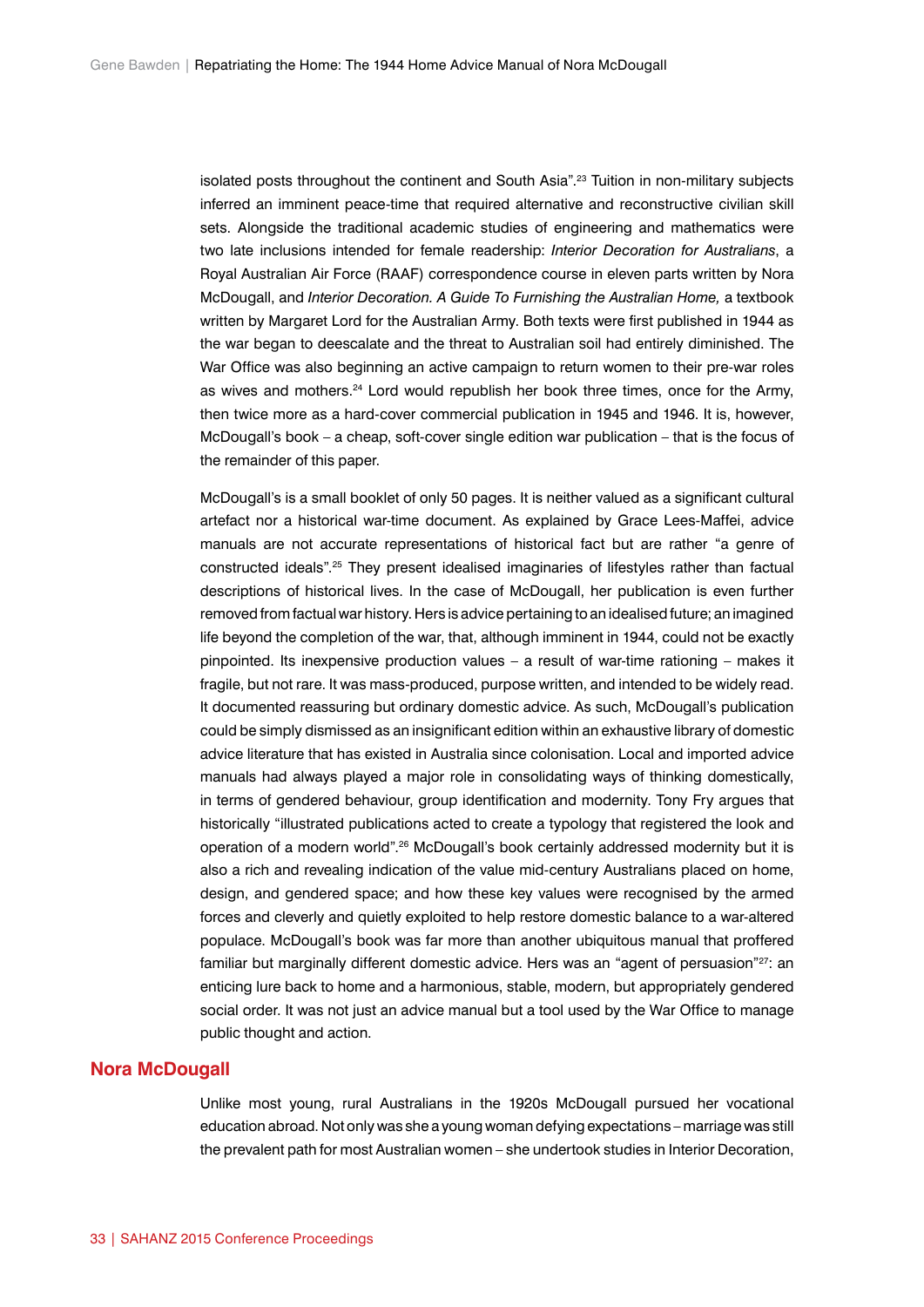

a discipline largely unknown in Australia. For most Australians the domestic interior was incredibly important. It was the site of their aspirations and the physical manifestation of their taste and status; but it was not academic. It could be informed by books and periodicals, and the persuasive sales-pitch of retailers, but any formal tertiary education in its practice was unheard of. Nonetheless, McDougall studied at the New York School of Fine and Applied Arts – now Parsons – and concluded her studies there is 1928. On returning to Australia she opened her own practice, the Sydney Interior Decoration Studio.

Her status as a graduate of a prestigious New York school gives authority to both McDougall's taste and her credibility as a teacher. The RAAF was keen to establish her credentials right from page one, though interestingly her name is omitted from the cover (Figure 1). Although one suspects most 1940s Australians were unaware of the school, they certainly knew New York by reputation. New York was the epitome of modern American sophistication, projected on Australian movie screens as a sumptuous art deco paradise, peopled by rich beautiful women and equally enticing suitors. It was a seductive world of wealth, style and privilege and any association with it was generally met with enthusiasm. As explained by Robin Boyd, "everything desirable, exciting, luxurious and enviable in the twentieth century is American<sup>"28</sup>

Borrowing from Frank Parsons' 1915 text*, Interior Decoration: Its Principles and Practice*<sup>29</sup> McDougall was adamant that everyone's home should benefit from the intellectual capacity of a "trained decorator".30 McDougall begins her book, not with fashionable décor banter, but an alignment of the decorator with a far more familiar, established and trusted professional. She wrote, "The professional interior decorator can be likened to a medical general practitioner who must have knowledge and understanding of a great number of things, and if a specialist is required, know whom to seek; so it is with the interior decorator."<sup>31</sup>

Immediately McDougall positions the role of interior decorator – and therefore the interior itself – well above any dismissive regard for it as flippant or unnecessary in times of war and reconstruction. As a career it made a valuable contribution to modern society, but importantly, written from the perspective of autobiographical experience, McDougall identified a career suitable for women. It was one that did not jeopardise a woman's situation and expertise within the home – on the contrary it enhanced her domestic skills – nor did it take away paid employment from a returning soldier, who was most unlikely to pursue a role in the field.

McDougall continued; "We live in a scientific and machine age and our living requirements should express our age. Science has given us new inventions to make up for the loss of domestic help or to aid the housewife to gain greater leisure… distance means nothing to us and living has become international. We gather ideas from this country or that country overnight, for transport is so rapid and therefore our possessions and home decoration can be as cosmopolitan as we may wish or our purses permit."<sup>32</sup>

The deprivations that her 1940s readership endured were entirely ignored by McDougall, or deliberately omitted to reduce the omnipresent foreboding of their war experience. Instead,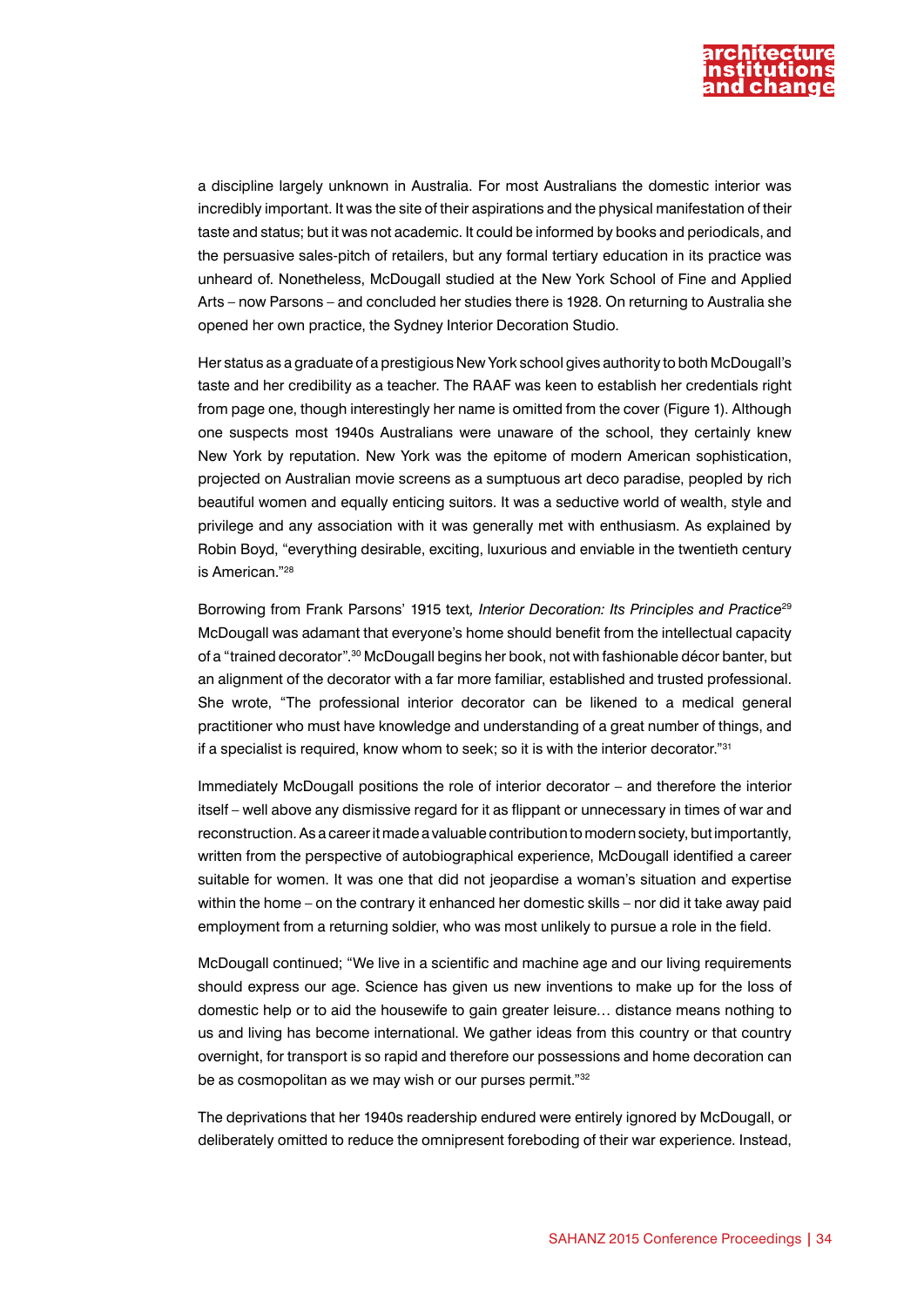the developments of modernity, hastily advanced by the demands war, are celebrated, if somewhat exaggerated. Overnight transport of a new decorative object or idea from one country to another was neither a reality nor a priority of war-time anywhere. But, the language is suggestive of a progressive, exciting future enhanced by science and technology that the reader, and participant in McDougall's teaching, could look forward to, and needed to prepare for.

Throughout McDougall's text there is not a single mention of "war" or "rationing", both of which were very much a part of the Australian daily experience. Though absent in direct representation both are subtly implied. The expression "in peace time"<sup>33</sup> is used only once, but to explain a current lack of access to coloured floor paint; and thrift is advised regularly as a wise and honourable practice rather than a war-time necessity imposed by a governing authority. "By making our own curtains we can save our money, and give ourselves a great deal of satisfaction in a job well done".34 Here she also implores the "make-do-and-mend" ethos that was encouraged by both the English and Australian governments. Unnecessary waste and expenditure was akin to flirting with the enemy, whereas the practice of DIY was positioned as a patriotic endeavour.35 McDougall's book is even produced cheaply, in black ink with only a single spot-colored green added to the cover. It, like many publications printed by Education Services, was intended for "pass-along" readership.<sup>36</sup> The reader did not "own" the book and its inexpensive materiality did not make them desire to do so. Readers took what they could from it before passing it on, more akin to a pamphlet or magazine than a covetable, hard-bound book. The approach was pragmatic and democratic, and entirely in keeping with McDougall's own mantra of thrift over waste.

Despite its obvious war-rationed production qualities, the absence of textual war reference served two purposes. For McDougall it permitted the longevity of her text beyond the war when a program of reconstruction would see a major increase in domestic DIY practice. But more pressingly in 1944, it served to reassure its readers that there was an imminent future beyond destruction, loss and bereavement. Their difficult, current reality would eventually be replaced by a welcome wave of "ordinariness", and, even if just for the period of reading, life was less dominated by the ever-presence of war.

In the context of McDougall's book "ordinary" is positioned as an admirable quality rather than an unflattering taint of humdrum mediocrity. "Ordinary" had long been fundamental to the Australian psyche, or as the architect Robin Boyd would call it, "the persuasive ambivalence of the national character".37 McDougall uses "ordinary" early to describe herself and her readership: "We ordinary folk can by careful study and with constructive criticism familiarise ourselves with everything that is invented or made which will improve our living conditions, and lay the foundations for better and brighter homes."38

It is here that McDougall positioned her book. Her text was intended for the suburban middleclass. McDougall's lesson in applied decoration was not about luxury, nor was it positioned as an expensive distraction for the monied classes, the aspirational wannabes or the fringe-dwelling avant-garde. As explained by Carol Morrow, "in keeping with modern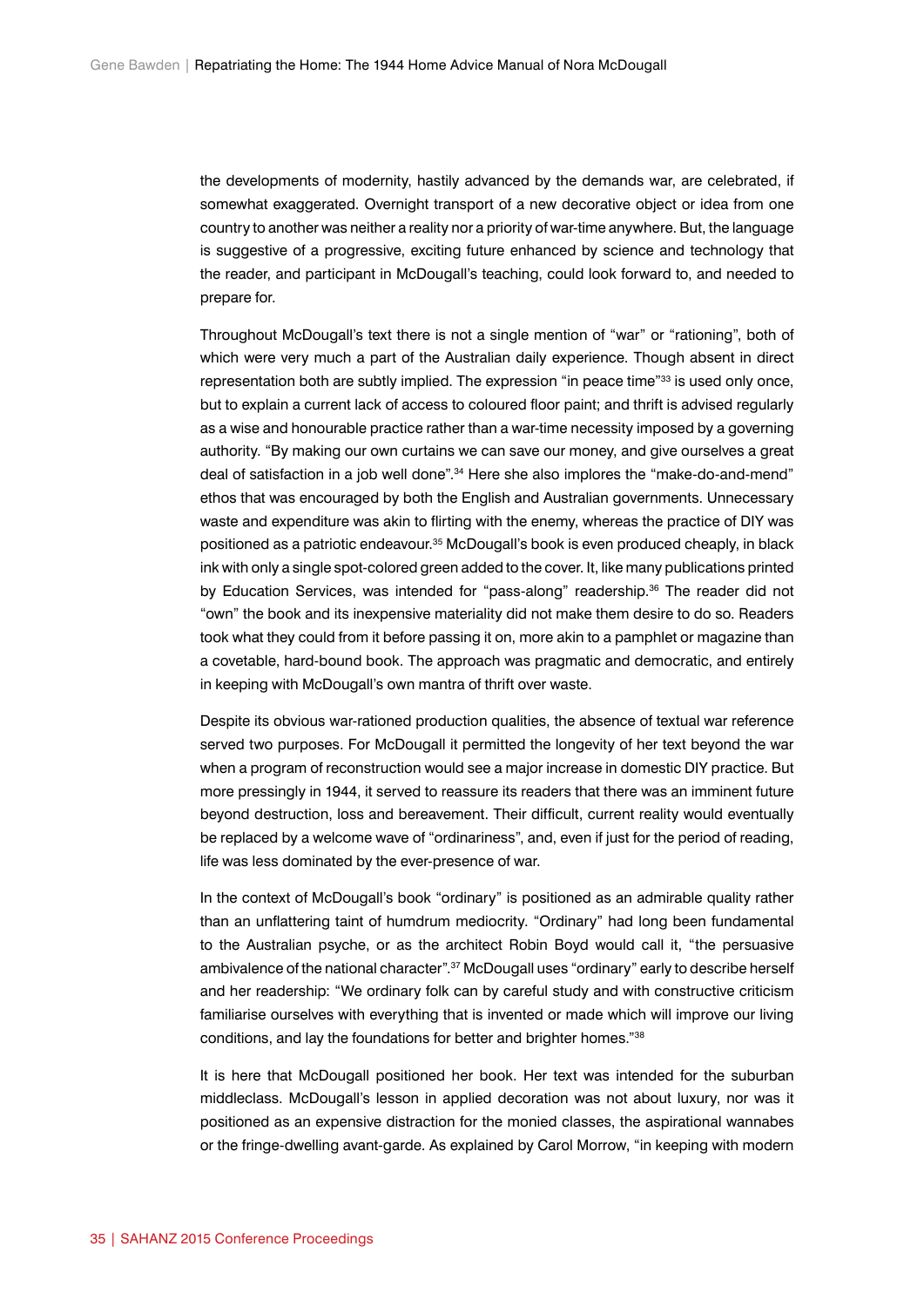

ideals of education for the industrial arts, McDougall's initiatives democratised a field of study once considered elite and exclusive to the well off".<sup>39</sup> Her tutorage in decoration was meant to empower a band of "ordinary" middleclass Australians with the practical knowhow to better their own lives and those of their family through a self-defined but informed private space. A sound knowledge of modern materials and processes was key to an up-todate and comfortable home, not necessarily a fashionable one.

McDougall actively dissuades her readership from any slavish pandering to fashion. "Interior decoration is always in a state of change", she wrote. "Because a style, colour or design is fashionable does not mean that it is good. And because Mrs. Jones has an expensive purple rug bought from the most fashionable shop, we should not necessarily be doing the correct thing in buying one like it."40

Her tone is consistent throughout the book: rational; sensible; frugal. But here it is also tempered with a cutting jibe at the less "ordinary", those wealthy enough to be swayed by decorative fads. Mrs. Jones is perceivably a fool, hoodwinked by the vagaries of fluctuating fashion. An expensive purple rug represents a garish, costly mistake that can only be afforded by a class that "ordinary folk" should not try to emulate. For McDougall, good domestic taste equated to common sense and the moral superiority of careful economy, not the balance of one's bank account or the privilege it permitted even in times of crisis.

McDougall's "ordinary" society also represented a conservative one. A return to conservative home-spun moral values helped displace the chaos, inhumanity and uncertainty of war. Home was the space to shut out the enemy and bundle protectively together as an ordinary, caring, honourable community. For returning soldiers a comfortable and wellmanaged home was one of the keys to their re-socialisation. Within it they could ignore their horrendous war-time experience<sup>41</sup> and idealise it as the coveted prize that they had ultimately been fighting for.

In 1942 the then ex-Prime Minister Robert Menzies' had already identified McDougall's "ordinary folk" as he delivered his famous "Forgotten People" speech to her same waraffected public. Significantly Menzies used the familiar allegory of the Anglo-centric "home" to reassure his middleclass audience of the importance of their oft-underrated practice of "ordinary" domestic nesting.

The material home represents the concrete expression of the habits of frugality and saving 'for a home of our own' … One of the best instincts in us is that which induces us to have one little piece of earth with a house and a garden which is ours; to which we can withdraw, in which we can be among our friends, into which no stranger may come against our will … as in the old saying, 'the Englishman's home is his castle', it is this very fact that leads on to the conclusion that he who seeks to violate that law by violating the soil of England must be repelled and defeated.42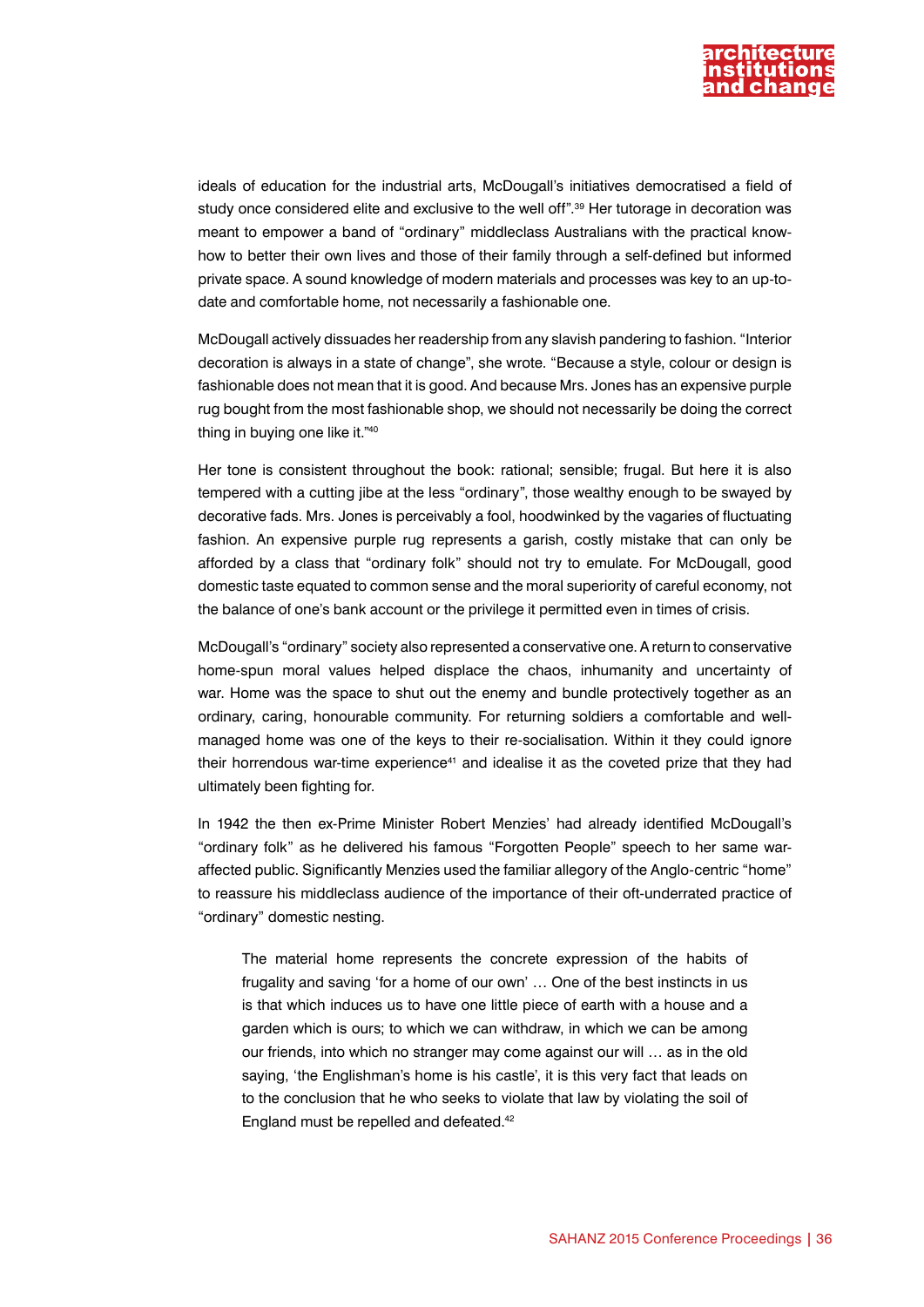As clearly identified in Menzies' speech the home-centred middleclass Australian was at the forefront of homeland defense. The home was a metaphor for the nation and the invasion of both had to be repelled. By suggesting the proud Anglo-tradition of property ownership may itself be under threat, Menzies hit upon the same nationalistic fervor the military services sought to invoke when including interior design training in their program of educational enhancement. The well-kept home was the "castle" every Australian understood, and the one they would unquestionably defend. It represented a space of peaceful respite throughout the war, and the hero's reward on its successful completion. Both Menzies and McDougall would each provide the reasons for its preservation. The institution of "home", as Australians knew it, was modeled on "civilised" European precedents. It was not to be violated by an unwelcome foreign force that no Australian was prepared to acknowledge as "civilised". Domestic comfort was civilised; the barbarity of war and the perceived heathenism of an invading Japanese enemy were not. "Home" was both a site of comforting war-time reprieve, and one of passionate nationalistic fervor. To lose our sense of home, either forcefully or willingly, would be to abandon a cultural system that honoured family, Christian morality and democracy. Lucinda Kaukas Havenhand identified in her recent investigation of the American post-war domestic advisors, Russel and Mary Wright, that "home constituted a participatory democracy".43 Similarly in Australia a devotion to the betterment of home was identified as a democratic act accessible to all who sought to participate in it. One 1951 Federal Government publication declared, "a person who owns a house, a garden, a car and has a fair job is rarely an extremist or a revolutionary".44 Conforming to the domestic expectations of suburban life had long been thought to quell the destabilising effects of internal rebellion as much as strengthen our resistance to external invasion.

From mid-1944 women in roles classified as "non-essential" were actively encouraged by the military and the government to relinquish their waged positions to make way for returning servicemen.45 Thousands of women willingly obliged. McDougall's book was intent on guiding their transition back to home, but not by reasserting any prior prejudice pertaining to the position of "housewife". McDougall presented home management as a sophisticated modern economy aided by scientific invention and cutting edge materials that eliminated any old-fashioned connotation of repetitive drudgery and dull, unchallenging domesticity. A woman's ability to manage the post-war complexities of modern living – especially in the kitchen – was a skill equal to any she may have experienced during the war. In her defense of kitchen expenditure she wrote, "a good kitchen costs money, but remember that its appliances are the tools by which women carry out the job bigger than any outside career.<sup>46</sup>

For McDougall well-managed and appointed utility rooms were essential to good home management. "The kitchen is the equivalent of the heart in the human body"<sup>47</sup> and a "convenient workshop for the preparation of food".48 The elevation of the kitchen absolutely confirms that McDougall's book was for women since, "it is (where) … the modern housewife spends three quarters of her working day".<sup>49</sup> But, her clever alignment of it to a man's workshop – or perhaps even her own if she worked in manufacturing – removes the taint of oppressive drudgery. Instead it's a site of essential, reconstructive industry.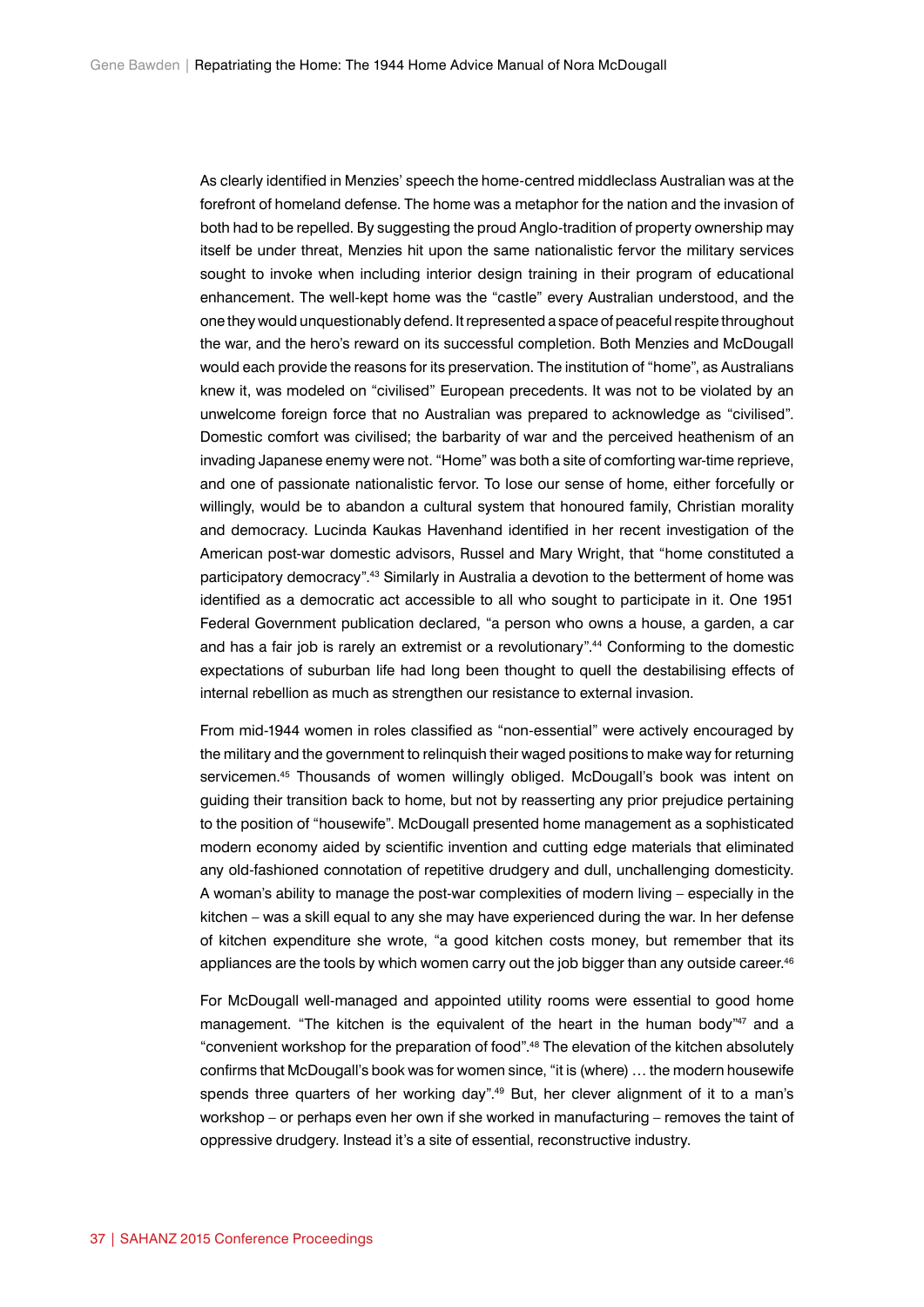

For Australian women, the domesticity McDougall advocated – "the job bigger than any outside career" – was not the one of old. It was new, exciting and intelligent. It was not a step down from the camaraderie and challenge of meaningful war work, but a step up in socially reconstructive domestic management. At the forefront of its development was not the ornamental skills of upholsterers and wallpaperers, but the discoveries of scientists and industrial designers.

Scientists and industrial designers are searching out our every-day utensils to give them greater utility and beauty of line … science is giving us streamlined goods, making the most of new surfaces, especially plastics, giving us smooth and beautiful finishes for which a damp cloth is all that is needed to bring them back to their pristine freshness.<sup>50</sup>

As described by Fry, modernity was "the materialisation of enlightened thought"<sup>51</sup> and for McDougall "modern" represented an efficient new materialism (like hygienic wipeable plastics), labour saving devices and better-informed approaches to living that freed time for other pursuits that permitted nurturing family relationships. Remembering that McDougall's modern home was for "ordinary folk" the new materials and products she advocated were intended for the benefit of everyone. Modern efficiency was not just for the well-heeled; nor was the luxury of the spare time it would permit: "Science is trying to give the housewife more leisure for the development of cultural pursuits to broaden and vary her life as well as her children's, with wider interests, and taking the "Ds!" out of domestic drudgery."<sup>52</sup>

By "cultural pursuits" we may assume she meant intellectual engagements with the arts or music; or a friendly gathering of similarly "liberated" women. It did not mean paid work that could otherwise be performed by returning men. Australia's children, too, were to benefit from the spare time science would bestow upon their mothers. In 1944, despite the trauma many mothers suffered with the death or injury to their elder sons, the intellectual and moral development of younger children was still closely tethered to the nurturing of home and diligent, conservative motherhood.

### **The McDougall home**

Within her small 50-page publication, McDougall provides ample pictorial evidence of her claims to the benefits of a modernised home, and the homemakers ability to construct it according to personal needs and modern efficiency. On page 49 she presents two examples of "comfortable" living rooms (Figure 2). The first is a spacious family room, arranged with contemporary, unfussy furniture, devoid of the "dust-catching crevices, bulges and unnecessary knick-knacks<sup>"53</sup> familiar in many pre-war Australian homes. Its smooth unadorned surfaces present a hygienic alternative to their predecessors in which intricate carving, bloated upholstery and ornamental indulgence provided a repository for accumulated dust. Her distaste for "dust" is mentioned repeatedly throughout McDougall's book, but this was by no means a modern obsession. Dust had been a substance vilified since the nineteenth century as evidence of laziness and poor, unhealthy domestic management.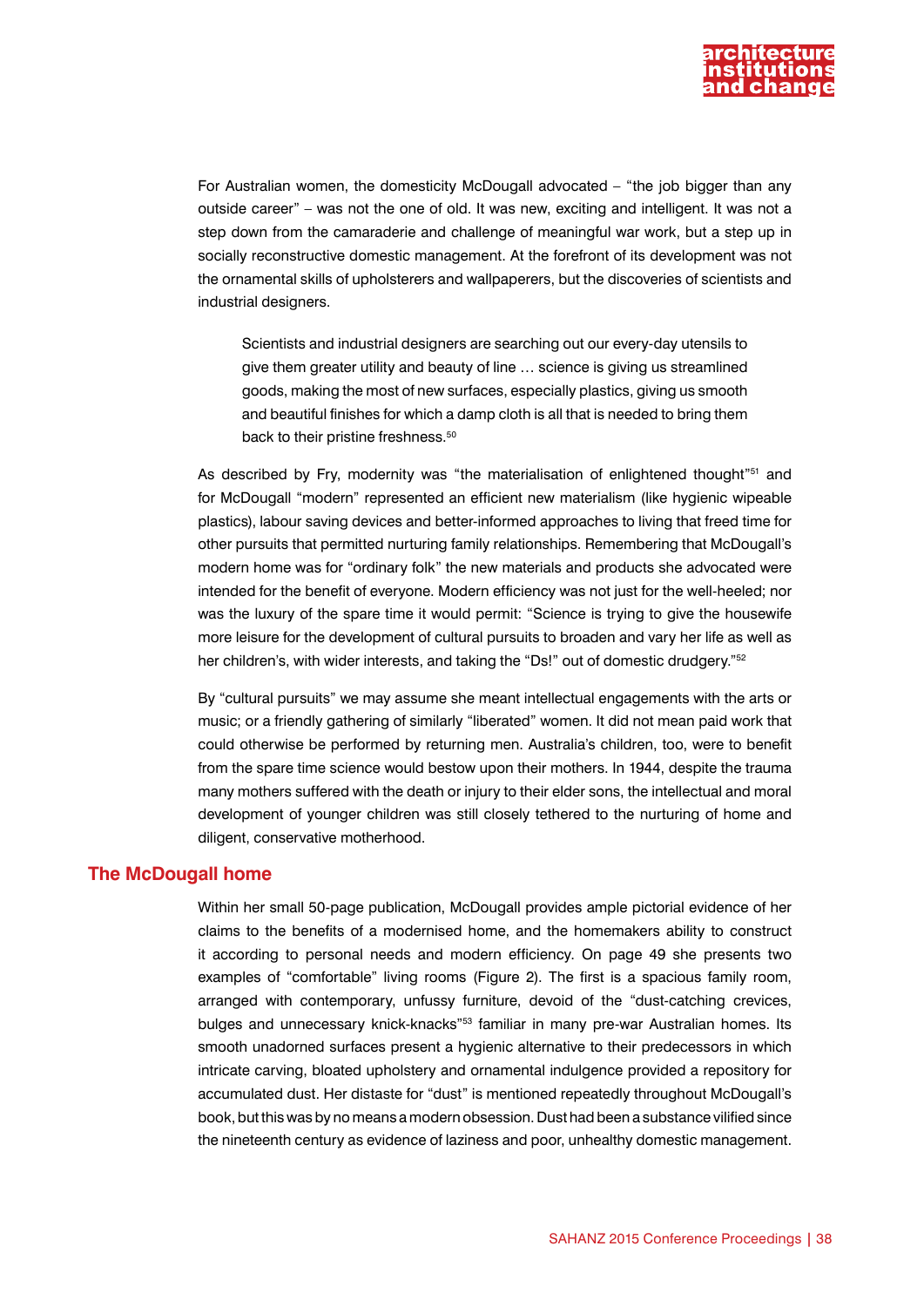As described by Celeste Olalquiaga, "dust is a cumbersome residue that taints what it touches and must be eradicated: dust is seen as dirt, a persistent contamination exuded by death onto the world of the living".54



**Fig. 2** Living rooms in *Interior Decoration for Australians* by Nora McDougall, 49. RAAF Educational Services, 1944.

While presenting an almost display-home vision of modern domestic desirability, the room also challenged the interior expectations of Australian families. The window is left uncurtained. The view outside is uninterrupted, but so to is the gaze from those unknown passers-by outside. But most unfamiliar to the average Australian would be the patronage of contemporary art. As late as the 1930s and 1940s, Judith Pugh posits that "reassuring images derived from Australian Impressionism served yet another generation with the comfort of imagined pastoral joy".55 Most ordinary Australians remained wedded to the familiar McCubbin-like visions of idiosyncratic bush landscapes and those pioneers who set about conquering it. The presence of an abstract sculptural form upon a plinth by a domestic doorway would have represented a war-time invasion of another kind: a challenging, unfamiliar and arguably "un-Australian" interior object.

Below the large living room is featured a much smaller room in which modern convenience is moulded into multifunctional furniture, and therefore multifunctional rooms. A sideboard converts to a dining table, and when not in use folds away to save space. Again the furniture is clean-lined and contemporary, but the room is devoid of challenging interior objects. The room conveniently acts as both sitting room and dining room, but, more importantly, McDougall provides the evidence that civilised behaviour via correct dining practice can be maintained even among those whose financial situation does not afford them space. Modern as her homes were, she demonstrated that the traditional patterns of domestic social behaviour had remained, reassuringly, unaltered by the war experience.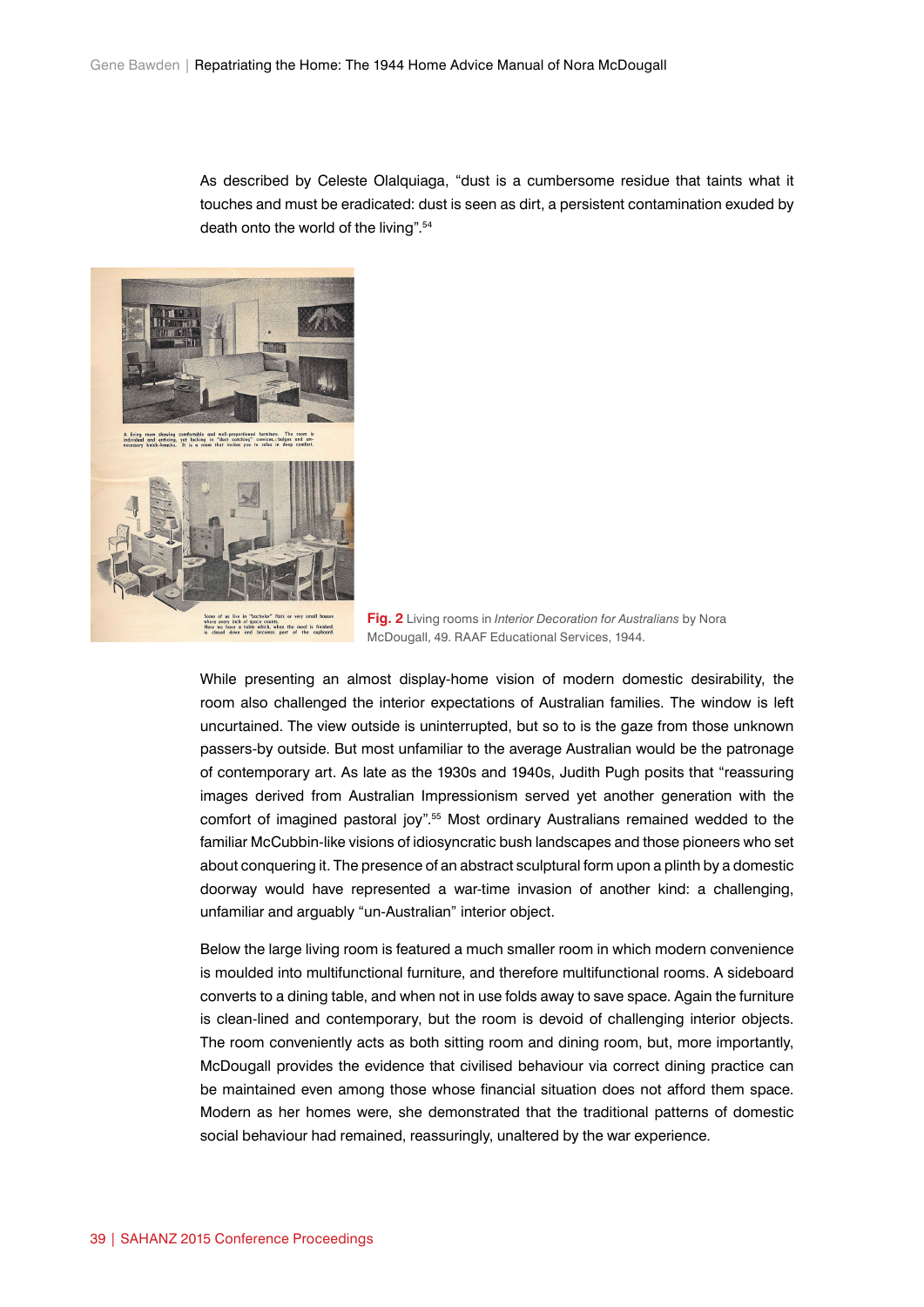



**Fig. 3** Before and after supplement, *Interior Decoration for Australians* by Nora McDougall, 47. RAAF Educational Services, 1944.

Page 47 presents the McDougall's reader with the best pictorial summation of her text (Figure 3). The page presents two sets of "before and after" scenarios; one a living room (leisure) and the other a kitchen (work). "No home is 'hopeless'56, states McDougall, suggesting that the rooms in their "before" state were, indeed, "hopeless". The original living room is denigrated as an "ill-assorted jungle of furniture".<sup>57</sup> Old-fashioned furniture forms, frilled cushions and turned leg tables occupy the room in an apparent but heavily edited Victorian fashion. 1920s barley sugar columns separate the room from the dining area where a florid Axminster carpet, familiar to many Australians, covers the floor. The disparate collection of furnishing styles, and the interior architectural devices have been "removed" by McDougall in the re-drawing of the room. Her modernisation, she declares, is "pleasing and harmonious."58 Like her living room on page 49, it contains comfortable modernised lounge furniture, but it is intermixed with traditional and familiar interior forms: draped windows, side table and a simple Regency dining suite. There is no suggestion of modern art, or other content that challenged what Australians desired within their domestic space. This is the pictorial summation of McDougall's advice: a gentle conduit between the interiors of old and a domestic modernity that embeds contemporary comfort within simplified yet familiar forms.

In her kitchen we see the real triumph of modern industrial design and war-advanced materials. The old kitchen is presented as largely unchanged since the nineteenth century. It contains unfitted wooden furniture and an awkward and difficult to clean floor area, interrupted by the table legs, chairs and the stove. Arduous work would be needed to keep this space hygienically clean. Food spills and waste would gather under surfaces and grease and dust would collect on the flue of the stove. In this modernised interior we see the origins of our contemporary kitchen. A stainless steel sink has replaced the ceramic one, and electric devices such as a chrome toaster are evidence that modern conveniences were readily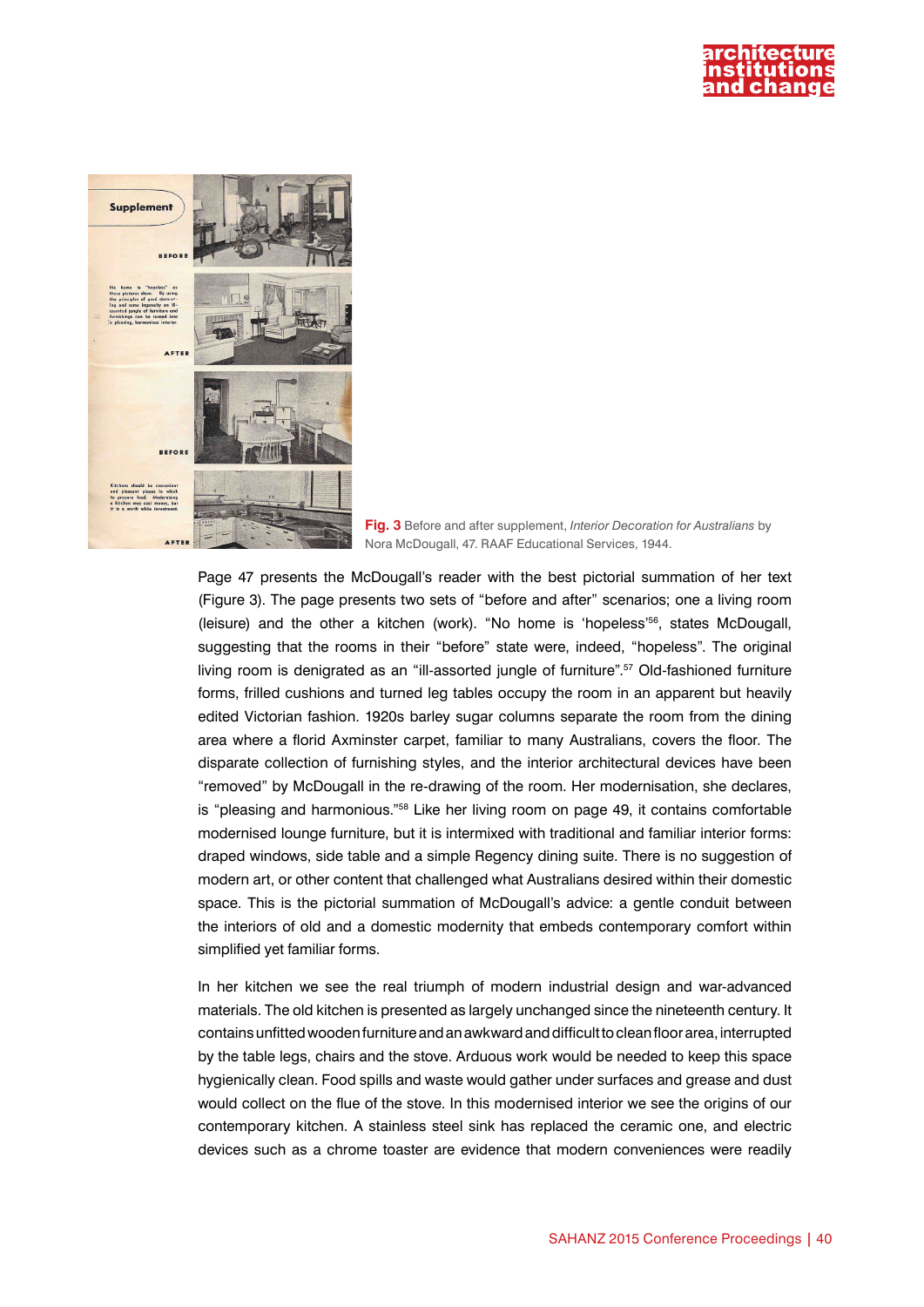available to Australian consumers. The old stove has been replaced by a built-in electric model. The room is laboratory-like; clean white cupboards protect their contents from spills and contamination, and are themselves easily wiped down. Corners are minimised and awkward to clean surfaces eliminated. Most apparent are the proliferation of cupboards that, in the old kitchen, are non-existent. This quantity of storage suggests the introduction of an affluence not seen during or before the war: an abundance of "things": china, gadgets, utensils and food, all neatly and politely hidden away behind a wall of modern storage.

#### **Conclusion**

"A house", claimed Gaston Bachelard, "constitutes a body of images that give mankind proofs or illusions of stability".59 Stability, whether real or inferred, was an ambition desperately sought throughout World War II, and for many Australians, realised in the construct of home. Through the work of McDougall the armed forces would rekindle the country's wellestablished culture of home-centredness and quietly quell any hint of national instability by invoking its resident's passion for comforting domestic space.

McDougall, through her small, easily comprehended text would provide Australians towards the end of World War II with the touchstone they sought to a hopeful, peaceful future. "Home" was the reward due to them for contributing to a successful war campaign, and her book would provide the requisite knowledge to run and decorate it in the post-war age. McDougall succeeded in elevating the status of the interior to one of intelligent informed space, rather than a tedious domestic drudge, or rooms blighted by the poorly considered arrangements of amateur homemakers hoodwinked by short-lived fashionable tastes. Hers was a "model interior designed according to moral as well as aesthetic principles (that) became a potent symbol for a future, better society"<sup>60</sup>. McDougall provided the knowledge to realise the Australian desire for self-identification within the comforting homogeneity of a home-centered community. Informed, sensible and contemporary homemaking was her personal contribution to the country's wartime stability and post-war reconstruction. She helped to re-commit her female readers to the institutions of home and family via the broad reach of the institution that employed her, the Military Education Council. McDougall's contribution did not rest with just her war effort – keeping the populace gainfully distracted from fear and insecurity via an optimistic vision for domestic continuity – but she was among the first popular commentators to raise the general acceptance of new ways of living in the modern world. She successfully dislodged the suburban Australian suspicion of modernity and led us via gentle, uncondescending text to a domestic environment aided by invention, good design, self belief and informed, confident domestic decision making.

<sup>1</sup> Nora McDougall, *Interior Decoration for Australians* (Melbourne: Ware Publishing, 1944), 7.

<sup>2</sup> Patsy Adam-Smith, *Australian Women at War* (Melbourne: Thomas Nelson, 1984), 362.

<sup>3</sup> Australian Government website, [www.australia.gov.au/about-australia/australian-story/japanese](http://www.australia.gov.au/about-australia/australian-story/japanese-bombing-of-darwin)[bombing-of-darwin](http://www.australia.gov.au/about-australia/australian-story/japanese-bombing-of-darwin) (accessed February 13, 2015).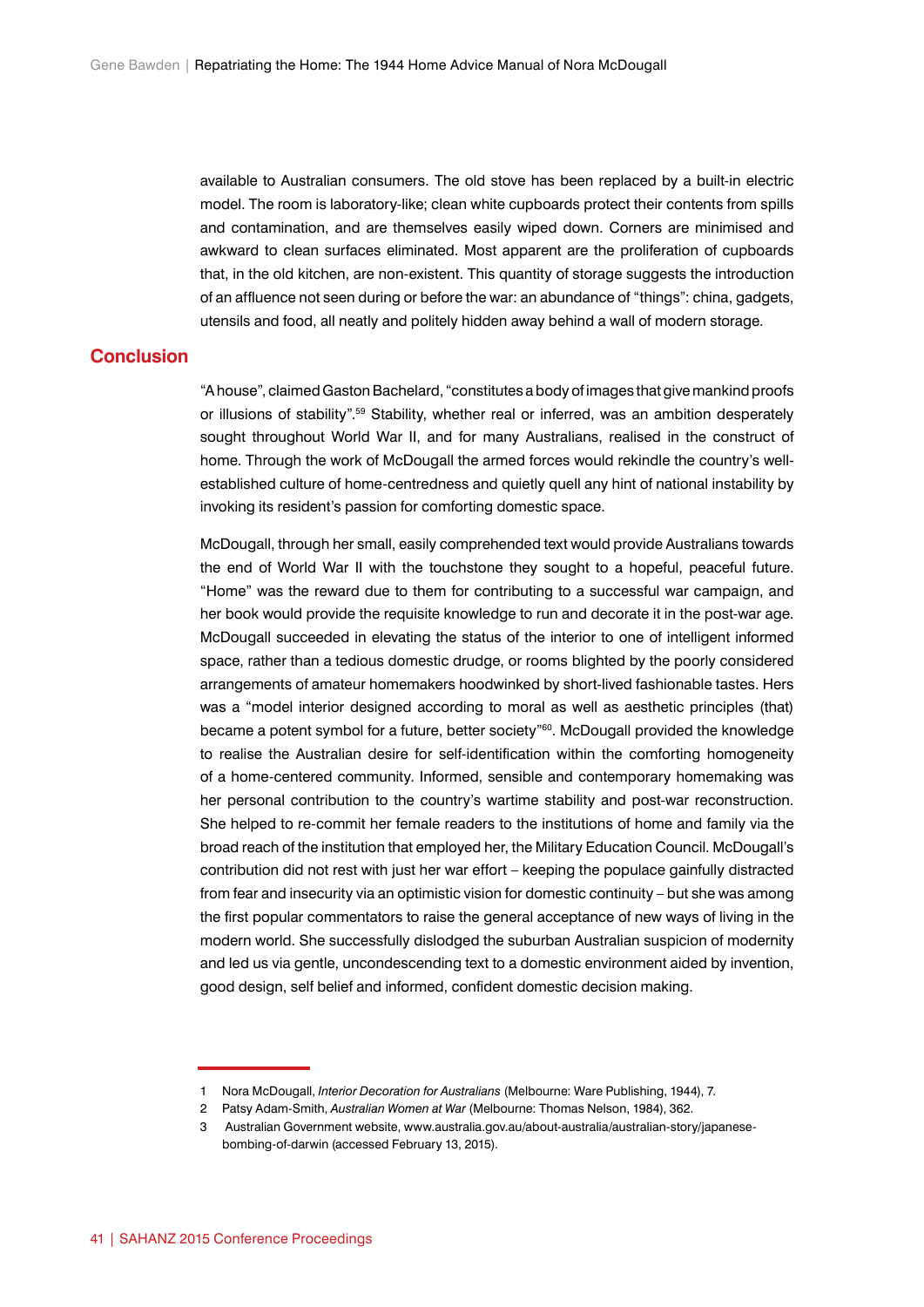

- Adam-Smith, *Australian Women at War*, 130.
- Royal Australian Navy website, [www.navy.gov.au/hmas-perth-I](http://www.navy.gov.au/hmas-perth-I) (accessed February 13, 2015).
- Royal Australian Navy website, [www.navy.gov.au/hmas-yarra-ii](http://www.navy.gov.au/hmas-yarra-ii) (accessed February 13, 2015).
- Adam-Smith, *Australian Women at War,* 340*.*
- Henry Parkes quoted in Anne Summers, *Damned Whores and God's Police* (Ringwood: Penguin, 1994), 337.
- Sarah Leavitt, *From Catharine Beecher to Martha Stewart: A Cultural History of Domestic Advice* (Chapel Hill: North Carolina University Press, 2002), 39.
- Summers, *Damned Whores and God's Police*, 342.
- Caroline Chisholm quoted in Summers, *Damned Whores and God's Police,* 337.
- Linda McDowell and Doreen Massey, "A Woman's Place?" in *Geography Matters! A Reader*, ed. Doreen Massey and John Allen (Cambridge: The Open University, 1994), 136.
- Doreen Massey, *Space, Place and Gender* (Minneapolis: University of Minnesota, 1994), 87.
- Adam-Smith, *Australian Women at War*, 141.
- Adam-Smith, *Australian Women at War*, 141.
- Adam-Smith, *Australian Women at War*, vii.
- Adam-Smith, *Australian Women at War*, 142.
- "Keep the Home Fires Burning" is the title of Ivor Novello and Lena Gilbert Ford's 1914 song of English patriotism that re-emerged in World War II in both Britain and Australia.
- Those women not engaged in paid work were just as essential to the country as they continued to raise children alone, and manage domestically within the strict framework of a rationed economy.
- Judith Pugh, "Introductory Essay: What Colour Blue?" in *Degenerates and Perverts: The 1939 Herald Exhibition of French and British Contemporary Art* by Eileen Chanin and Steven Miller (Melbourne: Miegunyah Press, 2005), 4.
- Jeremy Aynsley, "Displaying the Modern Home, 1850 to the Present," in *Imagined Interiors*, ed. Jeremy Aynsley and Charlotte Grant (London: V&A Publications, 2006), 231.
- Michael Bogle, *Design in Australia 1880-1970* (Sydney: Craftsman House, 1998), 103.
- Bogle, *Design in Australia 1880-1970*, 103.
- Adam-Smith, *Australian Women at War*, 362.
- Grace Lees-Maffei*, Design at Home: Domestic Advice Books in Britain and the USA since 1945* (New York: Routledge, 2014), 2*.*
- Tony Fry, "A Geography of Power: Design History and Marginality," in *The Idea of Design*, ed. Victor Margolin and Richard Buchanan (Cambridge, Mass.: MIT Press, 1995), 213.
- Viviana Narotzky, "Dream Homes and DIY: Television, New Media and the Domestic Makeover," in *Imagined Interiors*, ed. Jeremy Aynsley and Charlotte Grant (London: V&A Publications, 2006), 262.
- Robin Boyd, *The Australian Ugliness* (Melbourne: Text Publishing, 2010), 83.
- Carol Morrow, "Women and Modernity in Interior Design: A Legacy of Design in Sydney, Australia from the 1920s to the 1960s" (PhD dissertation, University of New South Wales, 2005), 192, [http://handle.](http://handle.unsw.edu.au/1959.4/23312) [unsw.edu.au/1959.4/23312](http://handle.unsw.edu.au/1959.4/23312) (accessed February 13, 2015).
- McDougall, *Interior Decoration for Australians*, 5.
- McDougall, *Interior Decoration for Australians*, 3.
- McDougall, *Interior Decoration for Australians*, 3.
- McDougall, *Interior Decoration for Australians*, 22.
- McDougall, *Interior Decoration for Australians*, 36.
- Narotzky, "Dream Homes and DIY," 262.
- Bogle, *Design in Australia 1880-1970*, 103.
- Boyd, *The Australian Ugliness*, 74.
- McDougall, *Interior Decoration for Australians*, 6.
- Morrow, "Women and Modernity in Interior Design," 199.
- McDougall, *Interior Decoration for Australians*, 5.
- Pugh, "Introductory Essay," 4.
- Robert Menzies, *The Forgotten People*, radio broadcast, 1942, [www.liberals.net/theforgottenpeople.htm](http://www.liberals.net/theforgottenpeople.htm) (accessed February 13, 2015).
- Lucinda Kaukas Havenhand, "Russel and Mary Wright's Guide to Easier Living and the 'New American Way of Life'," *Interiors: Design/Architecture/Culture* 5, no 2 (2014): 199-218.